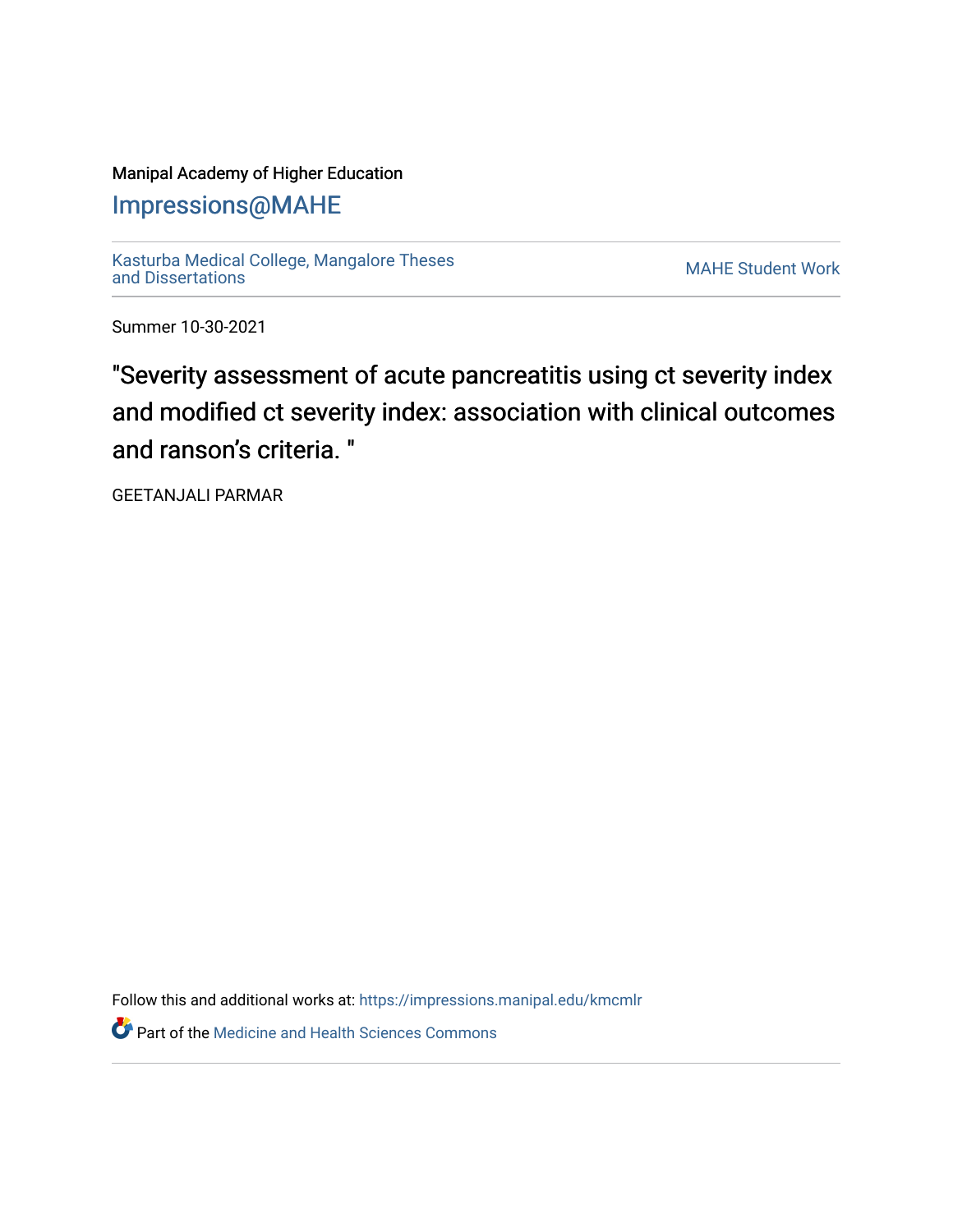Severity assessment of acute pancreatitis using ct severity index and modified ct severity index: association with clinical outcomes and ranson's criteria.

## GEETANJALI PARMAR<sup>1</sup>, ASHVINI KUMAR<sup>2</sup>

- 1. JUNIOR RESIDENT, DEPARTMENT OF RADIODIAGNOSIS, KASTURBA MEDICAL COLLEGE, MANGALORE, MANIPAL ACADEMY OF HIGHER EDUCATION, MANIPAL, KARNATAKA, INDIA. Email ID : geetanjali.parmar@yahoo.in
- 2. PROFESSOR, DEPARTMENT OF RADIODIAGNOSIS, KASTURBA MEDICAL COLLEGE, MANGALORE, MANIPAL ACADEMY OF HIGHER EDUCATION, MANIPAL, KARNATAKA, INDIA. Email ID : drashvini72@gmail.com

CORRESPONDENCE ADDRESS AND EMAIL: Dr. Geetanjali Parmar Department of Radiodiagnosis Kasturba Medical College, Mangalore Manipal Academy of Higher Education Karnataka – 575001, India Email : geetanjali.parmar@yahoo.in Contact number - +919896323852

Source of Support : None Conflict of Interest : None

#### ABSTRACT:

Acute pancreatitis is a disease with high rate of morbidity and mortality and is known to run an unpredictable course. It has a broad spectrum of findings that varies in severity from mild interstitial or oedematous pancreas to severe forms with significant local and systemic complications. Severe pancreatitis occurs in 20%–30% of all patients with acute pancreatitis and is characterised by a protracted clinical course, multi-organ failure, and pancreatic necrosis. The present study was conducted with the purpose of correlating MCTSI and CT severity Index with clinical outcome in patients of acute pancreatitis.

#### Study Population

All the patients who referred to radiology department with a clinical diagnosis of acute pancreatitis.

Sample Size: 80